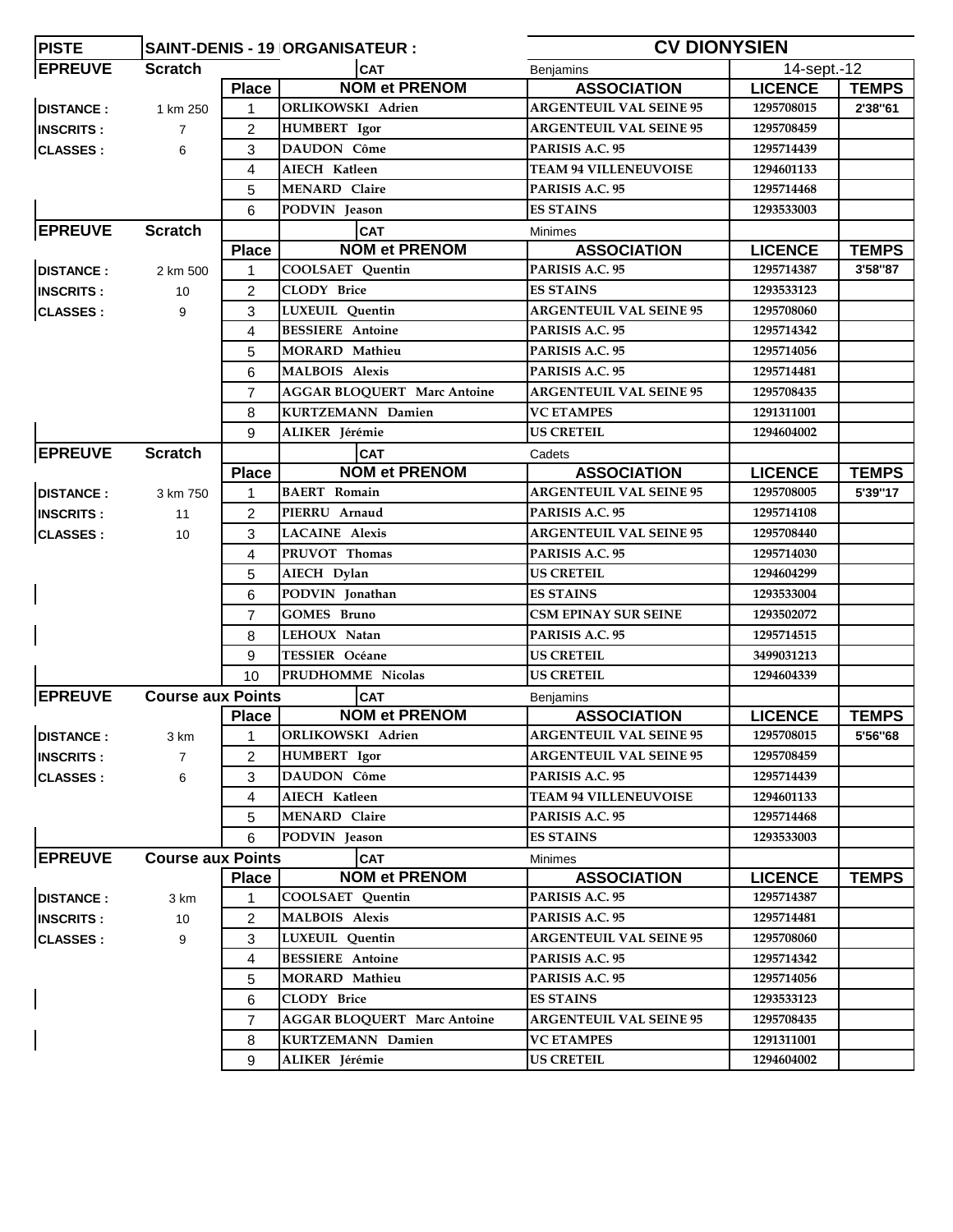| <b>EPREUVE</b>           | <b>Course aux Points</b> |                | <b>CAT</b>                         | Cadets                         |                |              |
|--------------------------|--------------------------|----------------|------------------------------------|--------------------------------|----------------|--------------|
|                          |                          | <b>Place</b>   | <b>NOM et PRENOM</b>               | <b>ASSOCIATION</b>             | <b>LICENCE</b> | <b>TEMPS</b> |
| <b>DISTANCE:</b>         | 6 km 250                 | 1              | <b>BAERT</b> Romain                | <b>ARGENTEUIL VAL SEINE 95</b> | 1295708005     | 9'18"52      |
| <b>INSCRITS:</b>         | 11                       | $\overline{2}$ | <b>LACAINE Alexis</b>              | <b>ARGENTEUIL VAL SEINE 95</b> | 1295708440     |              |
| <b>CLASSES:</b>          | 10                       | 3              | PRUVOT Thomas                      | PARISIS A.C. 95                | 1295714030     |              |
|                          |                          | 4              | PIERRU Arnaud                      | PARISIS A.C. 95                | 1295714108     |              |
|                          |                          | 5              | <b>GOMES Bruno</b>                 | <b>CSM EPINAY SUR SEINE</b>    | 1293502072     |              |
| $\mathsf{l}$             |                          | 6              | AIECH Dylan                        | <b>US CRETEIL</b>              | 1294604299     |              |
|                          |                          | $\overline{7}$ | PODVIN Jonathan                    | <b>ES STAINS</b>               | 1293533004     |              |
|                          |                          | 8              | LEHOUX Natan                       | PARISIS A.C. 95                | 1295714515     |              |
|                          |                          | 9              | <b>TESSIER Océane</b>              | <b>US CRETEIL</b>              | 3499031213     |              |
|                          |                          | 10             | PRUDHOMME Nicolas                  | <b>US CRETEIL</b>              | 1294604339     |              |
| <b>EPREUVE</b>           | <b>Elimination</b>       |                | <b>CAT</b>                         | <b>Benjamins</b>               |                |              |
|                          |                          | <b>Place</b>   | <b>NOM et PRENOM</b>               | <b>ASSOCIATION</b>             | <b>LICENCE</b> | <b>TEMPS</b> |
| <b>DISTANCE:</b>         |                          | 1              | ORLIKOWSKI Adrien                  | <b>ARGENTEUIL VAL SEINE 95</b> | 1295708015     |              |
| <b>INSCRITS:</b>         | $\overline{7}$           | $\overline{2}$ | <b>HUMBERT</b> Igor                | <b>ARGENTEUIL VAL SEINE 95</b> | 1295708459     |              |
| <b>CLASSES:</b>          | 6                        | 3              | <b>DAUDON Côme</b>                 | PARISIS A.C. 95                | 1295714439     |              |
|                          |                          | 4              | <b>AIECH Katleen</b>               | <b>TEAM 94 VILLENEUVOISE</b>   | 1294601133     |              |
|                          |                          | 5              | <b>MENARD Claire</b>               | PARISIS A.C. 95                | 1295714468     |              |
|                          |                          | 6              | PODVIN Jeason                      | <b>ES STAINS</b>               | 1293533003     |              |
| <b>EPREUVE</b>           | <b>Elimination</b>       |                | <b>CAT</b>                         | <b>Minimes</b>                 |                |              |
|                          |                          | <b>Place</b>   | <b>NOM et PRENOM</b>               | <b>ASSOCIATION</b>             | <b>LICENCE</b> | <b>TEMPS</b> |
| <b>DISTANCE:</b>         |                          | 1              | COOLSAET Quentin                   | PARISIS A.C. 95                | 1295714387     |              |
| <b>INSCRITS:</b>         | 10                       | 2              | <b>MALBOIS Alexis</b>              | PARISIS A.C. 95                | 1295714481     |              |
| <b>CLASSES:</b>          | 9                        | 3              | LUXEUIL Quentin                    | <b>ARGENTEUIL VAL SEINE 95</b> | 1295708060     |              |
|                          |                          | 4              | <b>BESSIERE</b> Antoine            | PARISIS A.C. 95                | 1295714342     |              |
|                          |                          | 5              | <b>AGGAR BLOQUERT Marc Antoine</b> | <b>ARGENTEUIL VAL SEINE 95</b> | 1295708435     |              |
|                          |                          | 6              | <b>MORARD Mathieu</b>              | PARISIS A.C. 95                | 1295714056     |              |
| $\overline{\phantom{a}}$ |                          | $\overline{7}$ | <b>CLODY Brice</b>                 | <b>ES STAINS</b>               | 1293533123     |              |
|                          |                          | 8              | <b>KURTZEMANN Damien</b>           | <b>VC ETAMPES</b>              | 1291311001     |              |
|                          |                          | 9              | ALIKER Jérémie                     | <b>US CRETEIL</b>              | 1294604002     |              |
| <b>EPREUVE</b>           | <b>Elimination</b>       |                | <b>CAT</b>                         | Cadets                         |                |              |
|                          |                          | <b>Place</b>   | <b>NOM et PRENOM</b>               | <b>ASSOCIATION</b>             | <b>LICENCE</b> | <b>TEMPS</b> |
| <b>DISTANCE:</b>         |                          | 1              | PRUVOT Thomas                      | PARISIS A.C. 95                | 1295714030     |              |
| <b>INSCRITS:</b>         | $\overline{11}$          | $\overline{2}$ | PIERRU Arnaud                      | PARISIS A.C. 95                | 1295714108     |              |
| <b>CLASSES:</b>          | 10                       | 3              | PODVIN Jonathan                    | <b>ES STAINS</b>               | 1293533004     |              |
|                          |                          | 4              | <b>LACAINE Alexis</b>              | <b>ARGENTEUIL VAL SEINE 95</b> | 1295708440     |              |
|                          |                          | 5              | AIECH Dylan                        | US CRETEIL                     | 1294604299     |              |
|                          |                          | 6              | TESSIER Océane                     | <b>US CRETEIL</b>              | 3499031213     |              |
|                          |                          | $\overline{7}$ | LEHOUX Natan                       | PARISIS A.C. 95                | 1295714515     |              |
|                          |                          | 8              | PRUDHOMME Nicolas                  | <b>US CRETEIL</b>              | 1294604339     |              |
|                          |                          | 9              | GOMES Bruno                        | <b>CSM EPINAY SUR SEINE</b>    | 1293502072     |              |
|                          |                          | 10             | <b>BAERT</b> Romain                | <b>ARGENTEUIL VAL SEINE 95</b> | 1295708005     |              |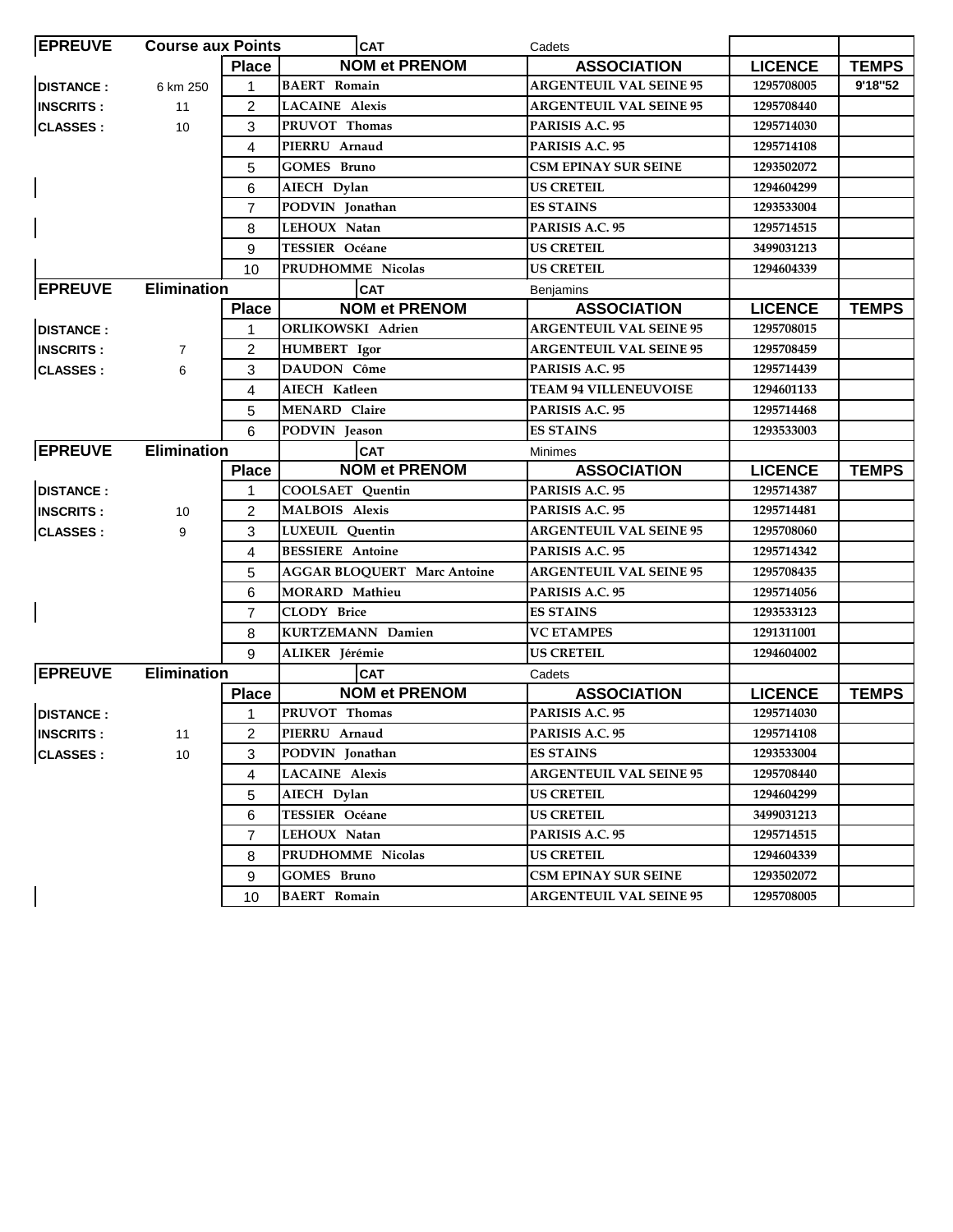| <b>EPREUVE</b>   | Omnium                         |                | <b>CAT</b>                         | Benj. Min. Cadet               |                |              |
|------------------|--------------------------------|----------------|------------------------------------|--------------------------------|----------------|--------------|
|                  |                                | <b>Place</b>   | <b>NOM et PRENOM</b>               | <b>ASSOCIATION</b>             | <b>LICENCE</b> | <b>TEMPS</b> |
| <b>DISTANCE:</b> |                                | 1              | <b>ORLIKOWSKI Adrien</b>           | <b>ARGENTEUIL VAL SEINE 95</b> | 1295708015     |              |
| <b>INSCRITS:</b> | 18                             |                | LUXEUIL Quentin                    | <b>ARGENTEUIL VAL SEINE 95</b> | 1295708060     |              |
| <b>CLASSES:</b>  | 18                             |                | <b>BAERT</b> Romain                | <b>ARGENTEUIL VAL SEINE 95</b> | 1295708005     |              |
|                  |                                | 2              | DAUDON Côme                        | PARISIS A.C. 95                | 1295714439     |              |
|                  |                                |                | COOLSAET Quentin                   | PARISIS A.C. 95                | 1295714387     |              |
|                  |                                |                | PRUVOT Thomas                      | PARISIS A.C. 95                | 1295714030     |              |
|                  |                                | 3              | <b>HUMBERT</b> Igor                | <b>ARGENTEUIL VAL SEINE 95</b> | 1295708459     |              |
|                  |                                |                | <b>AGGAR BLOQUERT Marc Antoine</b> | <b>ARGENTEUIL VAL SEINE 95</b> | 1295708435     |              |
|                  |                                |                | <b>LACAINE</b> Alexis              | <b>ARGENTEUIL VAL SEINE 95</b> | 1295708440     |              |
|                  |                                | 4              | <b>MENARD Claire</b>               | PARISIS A.C. 95                | 1295714468     |              |
|                  |                                |                | <b>MORARD Mathieu</b>              | PARISIS A.C. 95                | 1295714056     |              |
|                  |                                |                | PIERRU Arnaud                      | PARISIS A.C. 95                | 1295714108     |              |
|                  |                                | 5              | AIECH Katleen                      | <b>TEAM 94 VILLENEUVOISE</b>   | 1294601133     |              |
|                  |                                |                | ALIKER Jérémie                     | <b>US CRETEIL</b>              | 1294604002     |              |
|                  |                                |                | AIECH Dylan                        | <b>US CRETEIL</b>              | 1294604299     |              |
|                  |                                | 6              | PODVIN Jeason                      | <b>ES STAINS</b>               | 1293533003     |              |
|                  |                                |                | <b>CLODY Brice</b>                 | <b>ES STAINS</b>               | 1293533123     |              |
|                  |                                |                | PODVIN Jonathan                    | <b>ES STAINS</b>               | 1293533004     |              |
| <b>EPREUVE</b>   | <b>Souvenir Alex Fernandes</b> |                | <b>CAT</b>                         | Benj. Min. Cadet               |                |              |
|                  |                                | <b>Place</b>   | <b>NOM et PRENOM</b>               | <b>ASSOCIATION</b>             | <b>LICENCE</b> | <b>TEMPS</b> |
| <b>DISTANCE:</b> |                                | 1              | <b>ORLIKOWSKI Adrien</b>           | <b>ARGENTEUIL VAL SEINE 95</b> | 1295708015     |              |
| <b>INSCRITS:</b> | 15                             | 2              | <b>LUXEUIL</b> Quentin             | <b>ARGENTEUIL VAL SEINE 95</b> | 1295708060     |              |
| <b>CLASSES:</b>  | 15                             | 3              | <b>BAERT</b> Romain                | <b>ARGENTEUIL VAL SEINE 95</b> | 1295708005     |              |
|                  |                                | 4              | DAUDON Côme                        | PARISIS A.C. 95                | 1295714439     |              |
|                  |                                | 5              | <b>COOLSAET Quentin</b>            | PARISIS A.C. 95                | 1295714387     |              |
|                  |                                | 6              | PRUVOT Thomas                      | PARISIS A.C. 95                | 1295714030     |              |
|                  |                                | $\overline{7}$ | <b>HUMBERT</b> Igor                | <b>ARGENTEUIL VAL SEINE 95</b> | 1295708459     |              |
|                  |                                | 8              | <b>AGGAR BLOQUERT Marc Antoine</b> | <b>ARGENTEUIL VAL SEINE 95</b> | 1295708435     |              |
|                  |                                | 9              | <b>LACAINE Alexis</b>              | <b>ARGENTEUIL VAL SEINE 95</b> | 1295708440     |              |
|                  |                                | 10             | <b>MENARD</b> Claire               | PARISIS A.C. 95                | 1295714468     |              |
|                  |                                | 11             | <b>MORARD</b> Mathieu              | PARISIS A.C. 95                | 1295714056     |              |
|                  |                                | 12             | PIERRU Arnaud                      | PARISIS A.C. 95                | 1295714108     |              |
|                  |                                | 13             | PODVIN Jeason                      | <b>ES STAINS</b>               | 1293533003     |              |
|                  |                                | 14             | <b>CLODY Brice</b>                 | <b>ES STAINS</b>               | 1293533123     |              |
|                  |                                | 15             | PODVIN Jonathan                    | <b>ES STAINS</b>               | 1293533004     |              |
| <b>EPREUVE</b>   | Vitesse par équipe             |                | <b>CAT</b>                         | Juniors Seniors                |                |              |
|                  |                                | <b>Place</b>   | <b>NOM et PRENOM</b>               | <b>ASSOCIATION</b>             | <b>LICENCE</b> | <b>TEMPS</b> |
| <b>DISTANCE:</b> | 500 m                          | 1              | ROUSSEAU Jayson                    | EC MONTGERON VIGNEUX           | 1291307253     | 37"03        |
| <b>INSCRITS:</b> | 14                             |                | OLGUN Serkan                       | <b>CM AUBERVILLIERS 93</b>     | 1293505473     |              |
| <b>CLASSES:</b>  | 13                             | $\overline{2}$ | DAGORNE Maël                       | <b>US CRETEIL</b>              | 1294604201     | 37"24        |
|                  |                                |                | <b>DROLLEE</b> Arnaud              | <b>US CRETEIL</b>              | 1294604150     |              |
|                  |                                | 3              | <b>NOEL Aurélien</b>               | PARISIS A.C. 95                | 1295714246     | 38"66        |
|                  |                                |                | RAMON Frédéric                     | PARISIS A.C. 95                | 1295714506     |              |
|                  |                                | 4              | DERLY Alain                        | <b>ES GERVAIS LILAS</b>        | 1293516024     | 38"81        |
|                  |                                |                | SLUSARSKI Michal                   | <b>ES GERVAIS LILAS</b>        | 1293516227     |              |
|                  |                                | 5              | <b>MASSARD</b> Alexis              | <b>AV THIAIS</b>               | 1294627200     | 39"28        |
|                  |                                |                | DUCHESNE Mickaël                   | <b>AS CORBEIL ESSONNES</b>     | 1291302339     |              |
|                  |                                | 6              | <b>CHALEL Mickail Yacine</b>       | <b>CSM EPINAY SUR SEINE</b>    | 1293502185     | 40"62        |
|                  |                                |                | VAN HEGHE Thibault                 | CSM EPINAY SUR SEINE           | 1293502060     |              |
|                  |                                | $\overline{7}$ | PRUDHOMME Alexandre                | <b>US CRETEIL</b>              | 1294604340     | 38"03        |
|                  |                                |                |                                    |                                |                |              |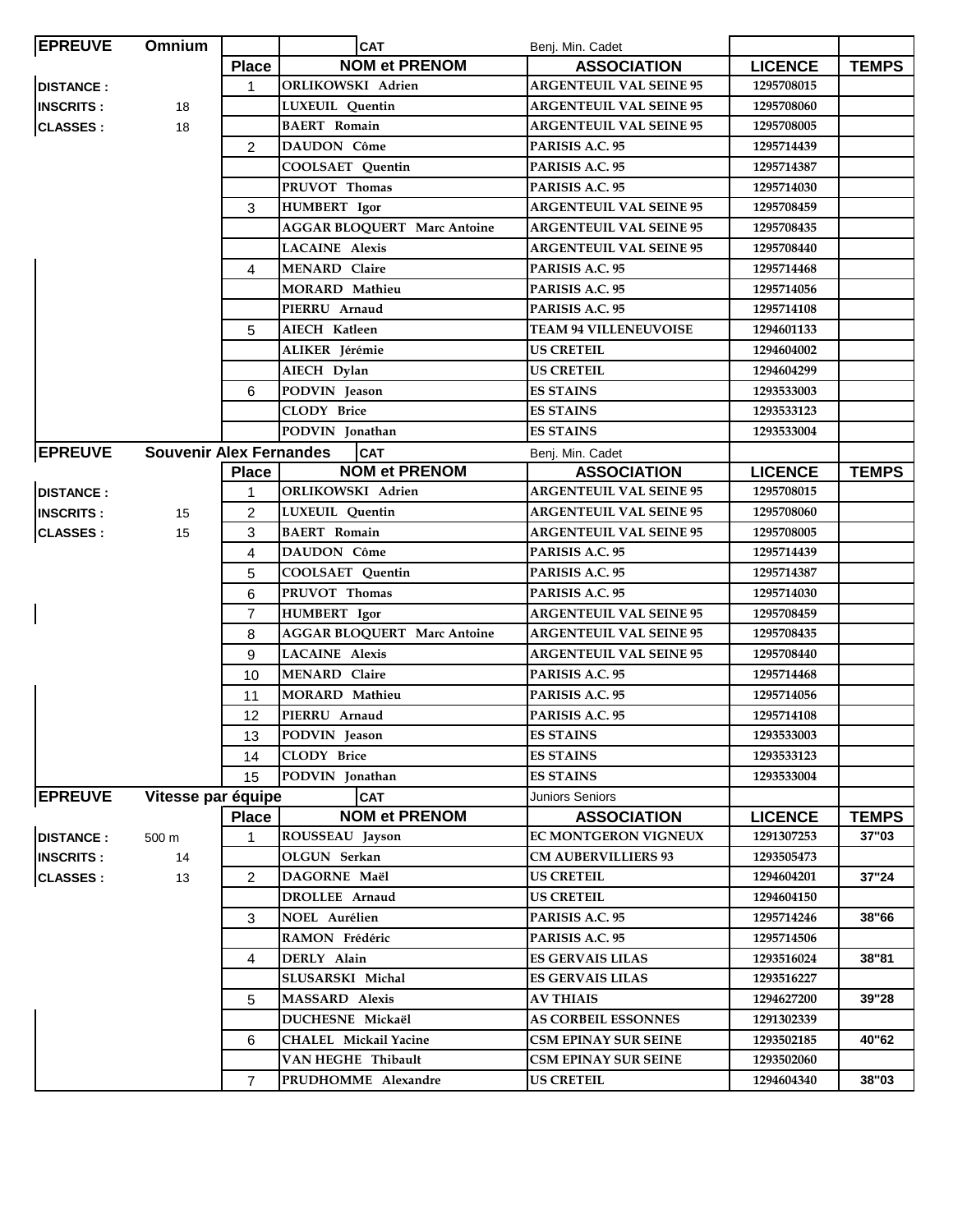| <b>EPREUVE</b>   | <b>Course aux Points</b> |                | <b>CAT</b>                         | <b>Juniors Seniors</b>      |                |              |
|------------------|--------------------------|----------------|------------------------------------|-----------------------------|----------------|--------------|
|                  |                          | <b>Place</b>   | <b>NOM et PRENOM</b>               | <b>ASSOCIATION</b>          | <b>LICENCE</b> | <b>TEMPS</b> |
| <b>DISTANCE:</b> | 7 km 500                 | $\mathbf 1$    | ROUSSEAU Jayson                    | <b>EC MONTGERON VIGNEUX</b> | 1291307253     | 10'37"03     |
| <b>INSCRITS:</b> | $\overline{7}$           | $\overline{2}$ | DAGORNE Maël                       | <b>US CRETEIL</b>           | 1294604201     |              |
| <b>CLASSES:</b>  | $\overline{7}$           | 3              | RAMON Frédéric                     | PARISIS A.C. 95             | 1295714506     |              |
|                  |                          | 4              | PRUDHOMME Alexandre                | <b>US CRETEIL</b>           | 1294604340     |              |
|                  |                          | 5              | SLUSARSKI Michal                   | <b>ES GERVAIS LILAS</b>     | 1293516227     |              |
|                  |                          | 6              | DUCHESNE Mickaël                   | <b>AS CORBEIL ESSONNES</b>  | 1291302339     |              |
|                  |                          | $\overline{7}$ | VAN HEGHE) Thibault                | <b>CSM EPINAY SUR SEINE</b> | 1293502060     |              |
| <b>EPREUVE</b>   | <b>Scratch</b>           |                | <b>CAT</b>                         | <b>Juniors Seniors</b>      |                |              |
|                  |                          | <b>Place</b>   | <b>NOM et PRENOM</b>               | <b>ASSOCIATION</b>          | <b>LICENCE</b> | <b>TEMPS</b> |
| <b>DISTANCE:</b> | 7 km                     | $\mathbf 1$    | <b>DROLLEE Arnaud</b>              | <b>US CRETEIL</b>           | 1294604150     |              |
| <b>INSCRITS:</b> | $\overline{7}$           | $\overline{2}$ | <b>MASSARD</b> Alexis              | <b>AV THIAIS</b>            | 1294627200     |              |
| <b>CLASSES:</b>  | $\overline{7}$           | 3              | OLGUN Serkan                       | <b>CM AUBERVILLIERS 93</b>  | 1293505473     |              |
|                  |                          | 4              | PRUDHOMME Alexandre                | <b>US CRETEIL</b>           | 1294604340     |              |
|                  |                          | 5              | <b>NOEL Aurélien</b>               | PARISIS A.C. 95             | 1295714246     |              |
|                  |                          | 6              | <b>CHALEL Mickail Yacine</b>       | <b>CSM EPINAY SUR SEINE</b> | 1293502185     |              |
|                  |                          | $\overline{7}$ | DERLY Alain                        | <b>ES GERVAIS LILAS</b>     | 1293516024     |              |
|                  |                          |                |                                    |                             |                |              |
| <b>EPREUVE</b>   | Poursuite par équipe     |                | <b>CAT</b><br><b>NOM et PRENOM</b> | <b>Juniors Seniors</b>      |                |              |
|                  |                          | <b>Place</b>   |                                    | <b>ASSOCIATION</b>          | <b>LICENCE</b> | <b>TEMPS</b> |
| <b>DISTANCE:</b> | 2 km                     | 1              | ROUSSEAU Jayson                    | <b>EC MONTGERON VIGNEUX</b> | 1291307253     | 2'29"67      |
| <b>INSCRITS:</b> | 14                       |                | OLGUN Serkan                       | <b>CM AUBERVILLIERS 93</b>  | 1293505473     |              |
| <b>CLASSES:</b>  | 13                       | $\overline{2}$ | DAGORNE Maël                       | <b>US CRETEIL</b>           | 1294604201     | 2'34"18      |
|                  |                          |                | DROLLEE Arnaud                     | <b>US CRETEIL</b>           | 1294604150     |              |
|                  |                          | 3              | <b>MASSARD</b> Alexis              | <b>AV THIAIS</b>            | 1294627200     | 2'41"85      |
|                  |                          |                | <b>DUCHESNE Mickaël</b>            | <b>AS CORBEIL ESSONNES</b>  | 1291302339     |              |
|                  |                          | 4              | NOEL Aurélien                      | PARISIS A.C. 95             | 1295714246     | 2'48"60      |
|                  |                          |                | RAMON Frédéric                     | PARISIS A.C. 95             | 1295714506     |              |
|                  |                          | 5              | DERLY Alain                        | <b>ES GERVAIS LILAS</b>     | 1293516024     | 2'49"9       |
|                  |                          |                | SLUSARSKI Michal                   | <b>ES GERVAIS LILAS</b>     | 1293516227     |              |
|                  |                          | 6              | <b>CHALEL Mickail Yacine</b>       | <b>CSM EPINAY SUR SEINE</b> | 1293502185     | 2'55"87      |
|                  |                          |                | VAN HEGHE Thibault                 | <b>CSM EPINAY SUR SEINE</b> | 1293502060     |              |
|                  |                          | $\overline{7}$ | PRUDHOMME Alexandre                | <b>US CRETEIL</b>           | 1294604340     | 2'57"25      |
| <b>EPREUVE</b>   | Omnium                   |                | <b>CAT</b>                         | <b>Juniors Seniors</b>      |                |              |
|                  |                          | <b>Place</b>   | <b>NOM et PRENOM</b>               | <b>ASSOCIATION</b>          | <b>LICENCE</b> | <b>TEMPS</b> |
| <b>DISTANCE:</b> |                          | 1              | ROUSSEAU Jayson                    | <b>EC MONTGERON VIGNEUX</b> | 1291307253     |              |
| <b>INSCRITS:</b> | 14                       |                | OLGUN Serkan                       | <b>CM AUBERVILLIERS 93</b>  | 1293505473     |              |
| <b>CLASSES:</b>  | 13                       | $\overline{2}$ | DAGORNE Maël                       | <b>US CRETEIL</b>           | 1294604201     |              |
|                  |                          |                | DROLLEE Arnaud                     | <b>US CRETEIL</b>           | 1294604150     |              |
|                  |                          | 3              | <b>NOEL Aurélien</b>               | PARISIS A.C. 95             | 1295714246     |              |
|                  |                          |                | RAMON Frédéric                     | PARISIS A.C. 95             | 1295714506     |              |
|                  |                          | 4              | <b>MASSARD Alexis</b>              | <b>AV THIAIS</b>            | 1294627200     |              |
|                  |                          |                | DUCHESNE Mickaël                   | <b>AS CORBEIL ESSONNES</b>  | 1291302339     |              |
|                  |                          |                | DERLY Alain                        | <b>ES GERVAIS LILAS</b>     | 1293516024     |              |
|                  |                          | 5              |                                    |                             |                |              |
|                  |                          |                | SLUSARSKI Michal                   | <b>ES GERVAIS LILAS</b>     | 1293516227     |              |
|                  |                          | 6              | <b>CHALEL Mickail Yacine</b>       | <b>CSM EPINAY SUR SEINE</b> | 1293502185     |              |
|                  |                          |                | VAN HEGHE Thibault                 | <b>CSM EPINAY SUR SEINE</b> | 1293502060     |              |
|                  |                          | 7              | PRUDHOMME Alexandre                | <b>US CRETEIL</b>           | 1294604340     |              |